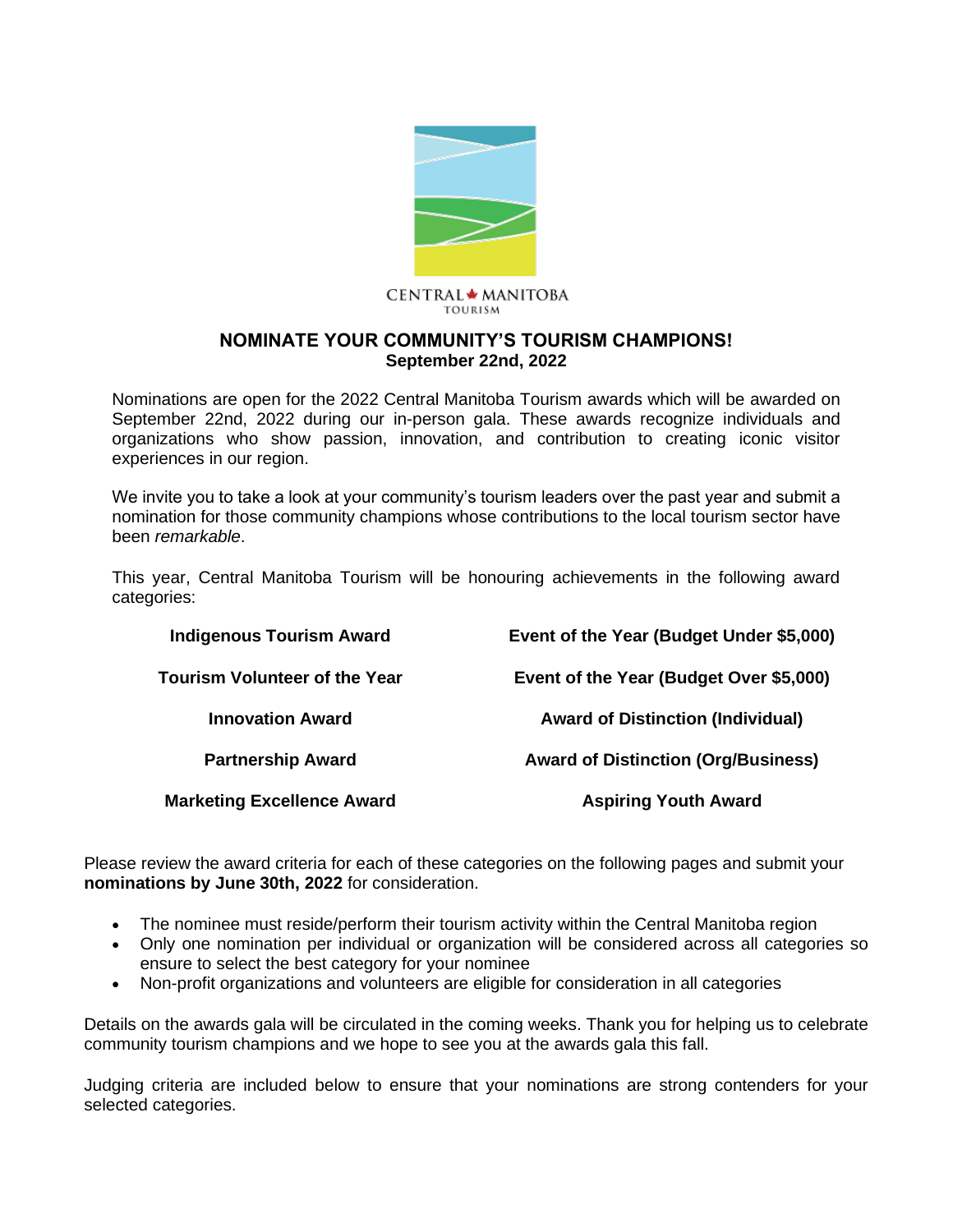

#### **2022 NOMINATION FORM**

| <b>NOMINEE: (Please print clearly)</b>                                                                                                                                                                  |                                                                                                                                                                        |  |
|---------------------------------------------------------------------------------------------------------------------------------------------------------------------------------------------------------|------------------------------------------------------------------------------------------------------------------------------------------------------------------------|--|
|                                                                                                                                                                                                         |                                                                                                                                                                        |  |
|                                                                                                                                                                                                         |                                                                                                                                                                        |  |
|                                                                                                                                                                                                         |                                                                                                                                                                        |  |
| Telephone: _______________________________                                                                                                                                                              |                                                                                                                                                                        |  |
| <b>NOMINATION FOR (Circle one Category)</b>                                                                                                                                                             |                                                                                                                                                                        |  |
| Indigenous Tourism Award<br>Volunteer of the Year<br><b>Aspiring Youth</b><br><b>Marketing Excellence</b><br><b>Innovation Award</b>                                                                    | Event of the Year (Under \$5,000)<br>Award of Distinction (Individual)<br>Partnership Award<br>Event of the Year (Over \$5,000)<br>Award of Distinction (Organization) |  |
| NOMINATED BY: (fill out if not the same as above)                                                                                                                                                       |                                                                                                                                                                        |  |
|                                                                                                                                                                                                         |                                                                                                                                                                        |  |
|                                                                                                                                                                                                         |                                                                                                                                                                        |  |
|                                                                                                                                                                                                         |                                                                                                                                                                        |  |
|                                                                                                                                                                                                         |                                                                                                                                                                        |  |
|                                                                                                                                                                                                         | Date: ______________                                                                                                                                                   |  |
| <b>Submitting Your Nomination:</b><br>Submit this form and supporting documents/materials to Central Manitoba Tourism by e-mail.<br><b>Nomination Deadline: June 30, 2022</b><br>gm@centralmbtourism.ca |                                                                                                                                                                        |  |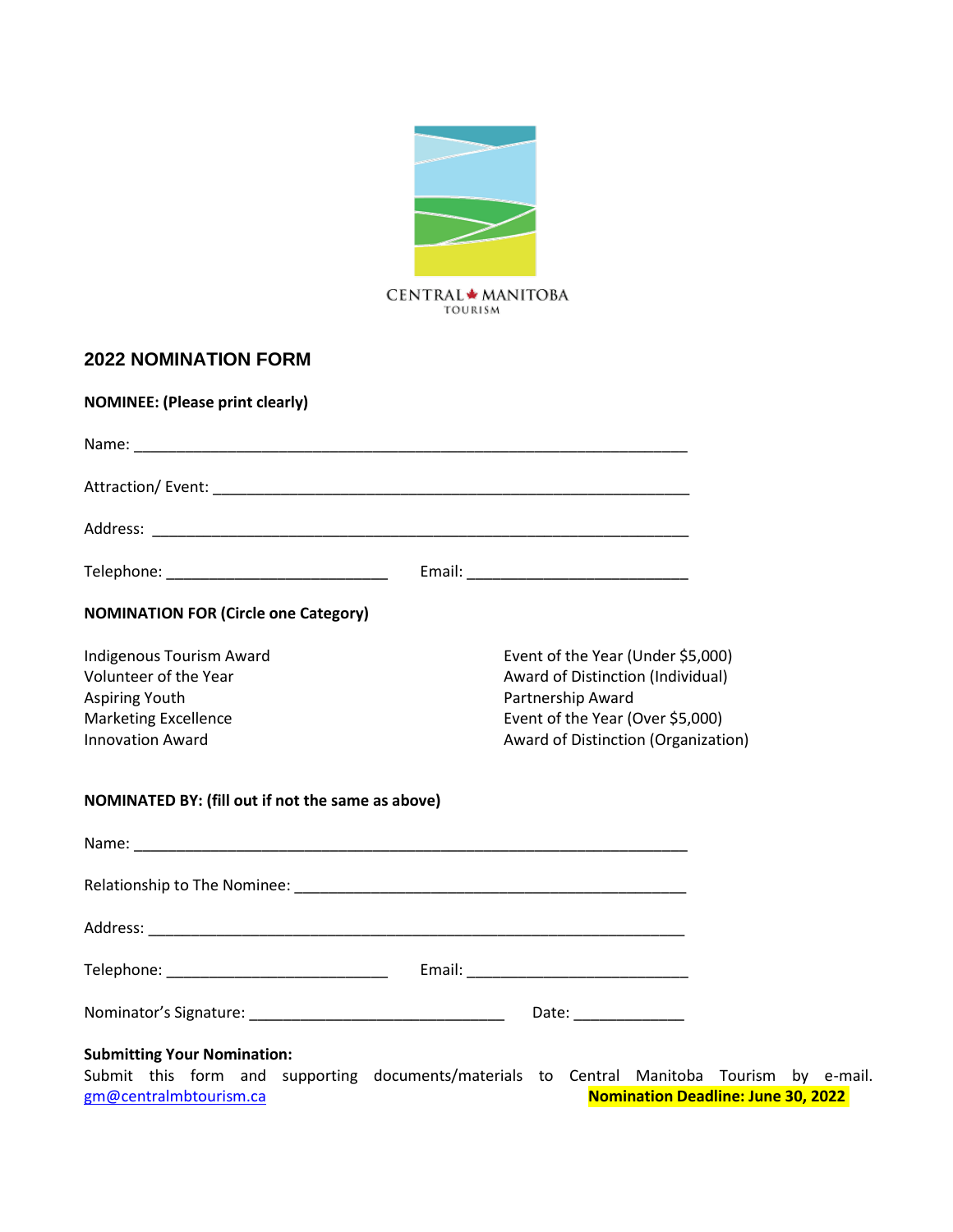

# **AWARDS CATEGORIES**

#### **INDIGENOUS TOURISM AWARD**

The recipient of the award will be an Indigenous product, service or experience that is committed to sharing an authentic and realistic cultural activity, contributes to the promotion and advancement of Indigenous culture in the community/region/province, generates/stimulates tourism and economic activity in the community/region/province, educates visitors/participants/spectators on Indigenous culture and actively demonstrates a respect for the ecology, economy and culture of the host community.

## **TOURISM VOLUNTEER OF THE YEAR**

Recognizes the contribution that volunteers make as a Board member, an event volunteer, and/or as an active proponent for tourism in the community. The recipient will have devoted a significant amount of time to the tourism industry and will have had a lasting impact on the tourism activity(s) on which the nomination is based.

## **INNOVATION AWARD**

Recognizes a business or organization that has shown progress through innovative projects, marketing, increased visitation and/or expansion. The recipient will have demonstrated initiative and creativity in developing tourism products/programs along with addressing a need/void for identifiable tourism markets.

## **PARTNERSHIP AWARD**

Recognizing the efforts of two or more organizations, attractions, or events to combine their resources in a creative, cost-effective way to create new visitor experiences. The partnership will have demonstrated the power of partnership, contributed to the growth of the tourism industry and demonstrated a successful collaboration.

## **ASPIRING YOUTH AWARD**

Recognizes an individual 29 years old or younger in the tourism industry who demonstrates a passion for tourism, participates in the tourism sector in a variety of activities, shows initiative in the promotion of tourism in our region and serves as an example of what the future of the tourism industry could become.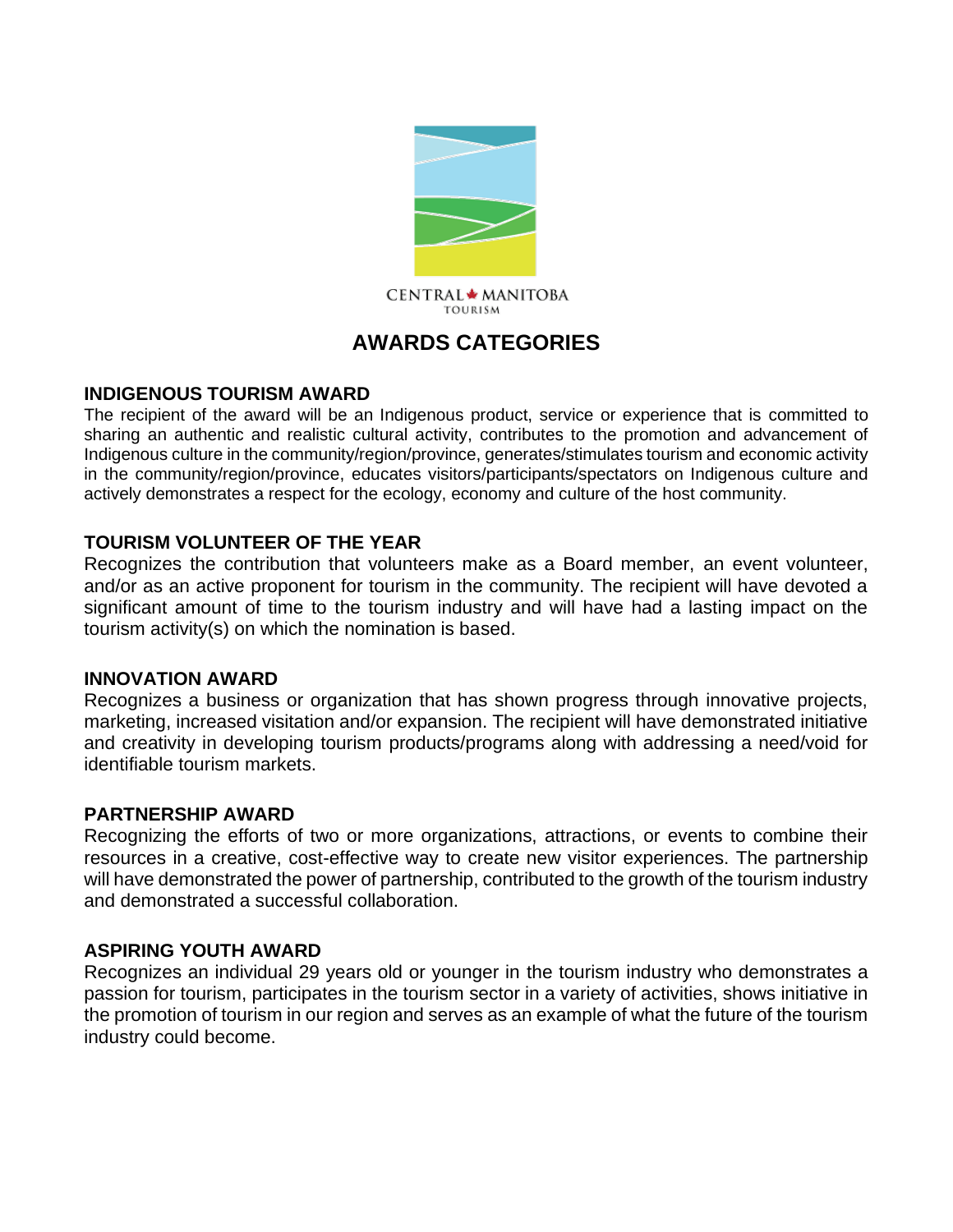

#### **MARKETING EXCELLENCE AWARD**

Recognizes an exceptional marketing campaign through traditional, online and/or social media that converts campaign expenditures into an interest in Manitoba's tourism products and visitation and attracts a significant amount of public/media awareness of Manitoba.

#### **EVENT OF THE YEAR** *(Budget Under \$5,000)* OR *(Budget Over \$5,000)*

Recognizes an event that attracted visitors to the region to attend and participate in the event. The recipient will have increased visitation to the region, demonstrated the ability to successfully satisfy visitor expectations and generated/stimulated tourism and economic development activity in the region.

#### **AWARD OF DISTINCTION (Individual)**

Recognizes an outstanding individual, who demonstrates exceptional leadership in the tourism industry through successfully satisfying visitor expectations, contributing to the professional image of Manitoba's tourism industry and setting an example that others can aspire to.

## **AWARD OF DISTINCTION (Organization/Business)**

Recognizes an outstanding business or organization representing achievement, leadership and a stellar reputation in the tourism industry that is committed to excellence and has been in the industry for a minimum of 10 years.